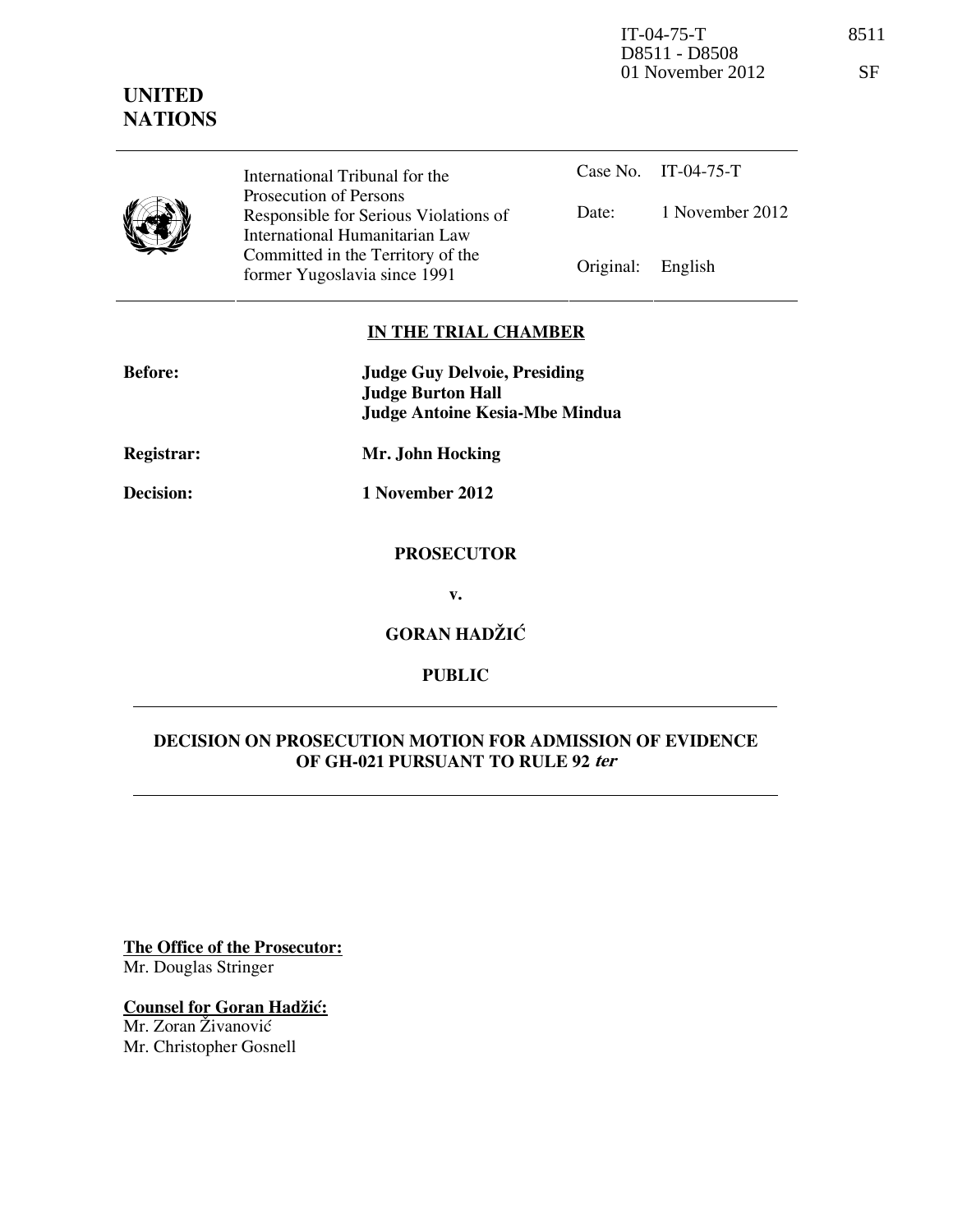1. **THIS TRIAL CHAMBER** of the International Tribunal for the Prosecution of Persons Responsible for Serious Violations of International Humanitarian Law Committed in the Territory of the former Yugoslavia since 1991 ("Tribunal") is seised of the "Prosecution Motion for Admission of Evidence of GH-021 Pursuant to Rule 92 *ter*", filed confidentially with confidential annexes on 8 October 2012 ("Motion").

## **A. Submissions**

2. In the Motion, the Prosecution requests the admission of the evidence of GH-021, pursuant to Rule 92 *ter* of the Rules of Procedure and Evidence of the Tribunal ("Rules"), arguing that the evidence is probative, relevant, and reliable and meets the requirements for admission under that Rule. The Prosecution submits that admitting the evidence in this manner will enable it to present its case-in-chief in an efficient and expeditious manner, without compromising the fairness of the proceedings.<sup>1</sup> The Prosecution requests the admission of twenty-one associated exhibits, thirteen of which under seal, to protect the identity of the witness.<sup>2</sup> The Prosecution submits that the associated exhibits form an integral part of the tendered Rule 92 *ter* statement.<sup>3</sup>

3. The Defence indicated that it would make no submissions in relation to the Motion.<sup>4</sup>

#### **B. Applicable Law**

4. The main objective of Rule 92 *ter*—entitled "Other Admission of Written Statements and Transcripts"—is to ensure an effective and expeditious trial, while simultaneously ensuring and respecting the rights of the accused. The jurisprudence of the Tribunal has applied the Rule as permitting, by necessary inference,<sup>5</sup> the admission of exhibits where they accompany written statements or transcripts and form an "inseparable and indispensable" part of the evidence. <sup>6</sup> In order to satisfy this requirement, the document must be one without which the witness's testimony would

 $\overline{a}$ 

 $<sup>1</sup>$  Motion, para. 1.</sup>

 $<sup>2</sup>$  Motion, para. 10.</sup>

<sup>&</sup>lt;sup>3</sup> Motion, para. 9.

<sup>4</sup> Email from Defence to Trial Chamber, 22 October 2012.

<sup>5</sup> *Prosecutor v. Stanišić and Župljanin*, Case No. IT-08-91-T, Decision on Prosecution's Motions for Admission of Evidence Pursuant to Rule 92 *ter* (ST012 and ST019), 29 September 2009 (confidential) ("*Stanišić and Župljanin* Decision"), para. 18; *Prosecutor v. Prlić et al.*, Case No. IT-04-74-T, Decision on the Application of Rule 92 *ter* of the Rules, 25 June 2007, p. 2; *Prosecutor v. Delić*, Case No. IT-04-83-T, Decision on Prosecution Motion to Admit Written Witness Statements under Rule 92 *ter*, 27 September 2007, para. 10.

<sup>&</sup>lt;sup>6</sup> Stanišić and Župljanin Decision, para. 18; Prosecutor v. Lukić and Lukić, Case No. IT-98-32/1-T, Decision on Confidential Prosecution Motion for the Admission of Prior Testimony with Associated Exhibits and Written Statements of Witnesses Pursuant to Rule 92 ter, 9 July 2008 ("Lukić and Lukić Decision"), para. 15; *Prosecutor v. Ljubičić*, Case No. IT-00-41-PT, Decision on Prosecution's Motion for Admission of Transcripts Pursuant to Rule 92 *bis* (D) of the Rules, 23 January 2004, p. 3; *Prosecutor v. Đorđević*, Case No. IT-05-87/1-T, Decision on Prosecution's Motion for Admission of Evidence Pursuant to Rule 92 ter, 10 February 2009 ("*Đorđević* Decision"), para. 5.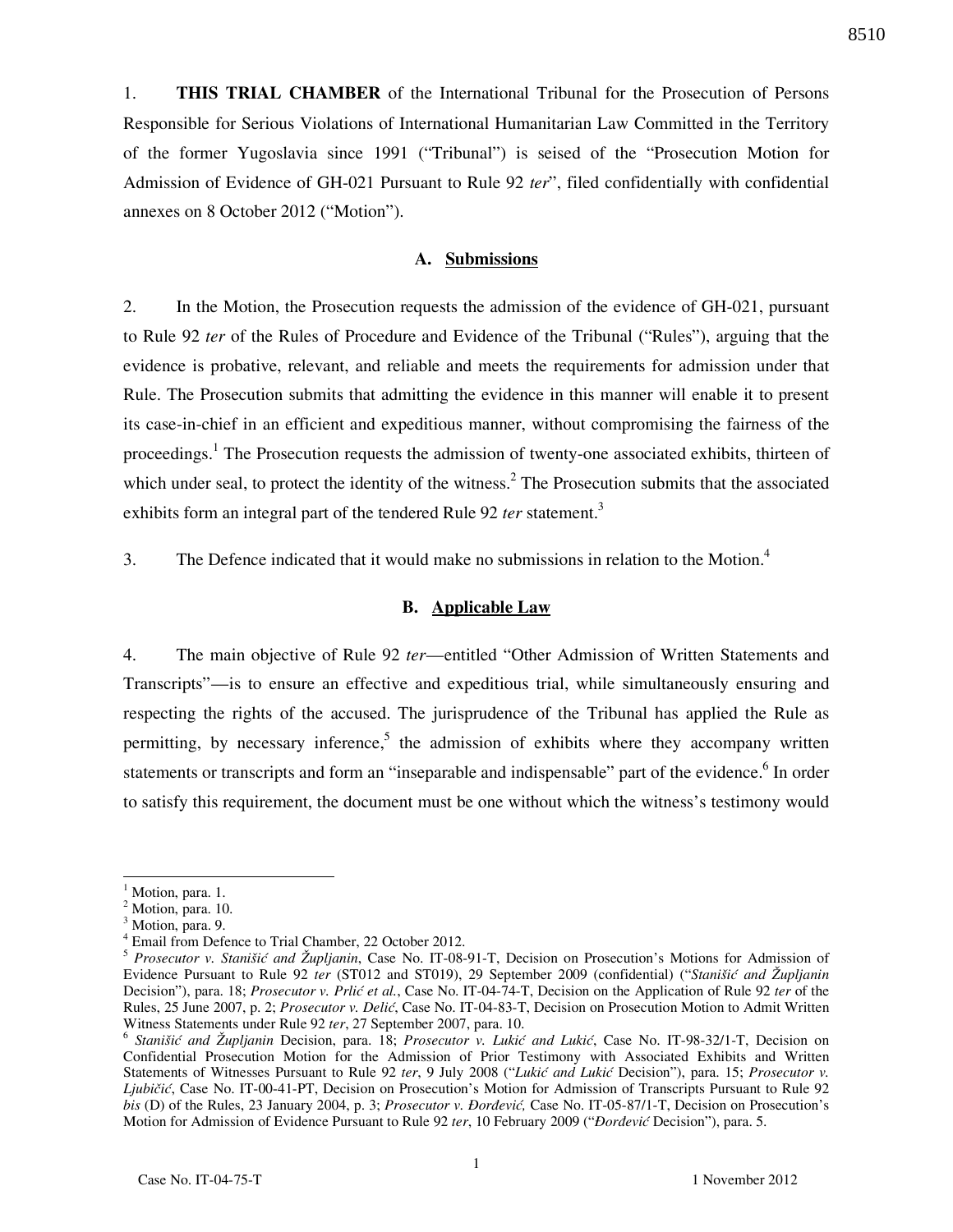become incomprehensible or of lesser probative value.<sup>7</sup> Moreover, the evidence sought to be admitted, whether a written statement or a transcript of oral testimony, must fulfil the general requirements of admissibility of Rule 89(C): the proposed evidence must be relevant and have probative value.<sup>8</sup>

### **C. Discussion**

5. GH-021's proposed Rule 92 *ter* statement contains information about (a) the alleged forcible takeover of Dalj on 1 August 1991; (b) the ensuing establishment of a Serb Defence Staff; (c) interaction between the witness and government members, including Hadžić; (d) the alleged kidnapping of five non-Serbs by Arkan's men; (e) relations between Arkan and Hadžić; (f) the detention of non-Serbs in a DP Dalj hangar after the fall of Vukovar; and (g) alleged instances of expulsion and discrimination against non-Serbs at the end of 1991 and early 1992. The tendered associated exhibits are discussed in the Rule 92 *ter* statement.<sup>9</sup> The Trial Chamber finds that the tendered statement and associated exhibits are relevant, have probative value, and are appropriate for admission pursuant to Rules 89(C) and 92 *ter.* 

### **D. Disposition**

6. Accordingly, the Trial Chamber, pursuant to Rules 54, 89(C), and 92 *ter* of the Rules, hereby

(a) **DECIDES** that the evidence of GH-021 is appropriate for admission into evidence; and

 $\overline{a}$ 

<sup>&</sup>lt;sup>7</sup> Stanišić and Župljanin Decision, para. 18; Lukić and Lukić Decision, para. 15; Prosecutor v. Stanišić and Simatović, Case No. IT-03-69-T, Decision on Prosecution's Motion for the Admission of Written Evidence of Witness Slobodan Lazarevi} Pursuant to Rule 92 *ter* with Confidential Annex, 16 May 2008, para. 19; *Prosecutor v. Haraqija and Morina*, Case No. IT-04-84-R77.4, Decision on Prosecution Motion for Admission of Evidence Pursuant to Rule 92 *bis* and/or 92 ter, 2 September 2008 ("*Haraqija and Morina Decision*"), para. 12; *Đorđević Decision*, para. 5.

<sup>&</sup>lt;sup>8</sup> Stanišić and Župljanin Decision, para. 19; Lukić and Lukić Decision, para. 20; *Đorđević* Decision, para. 6; *Haraqija and Morina* Decision, para. 13.

<sup>&</sup>lt;sup>9</sup> The translation of Rule 65 *ter* number 00331 appears to have a mistake in respect of the name of the person who signed the document.